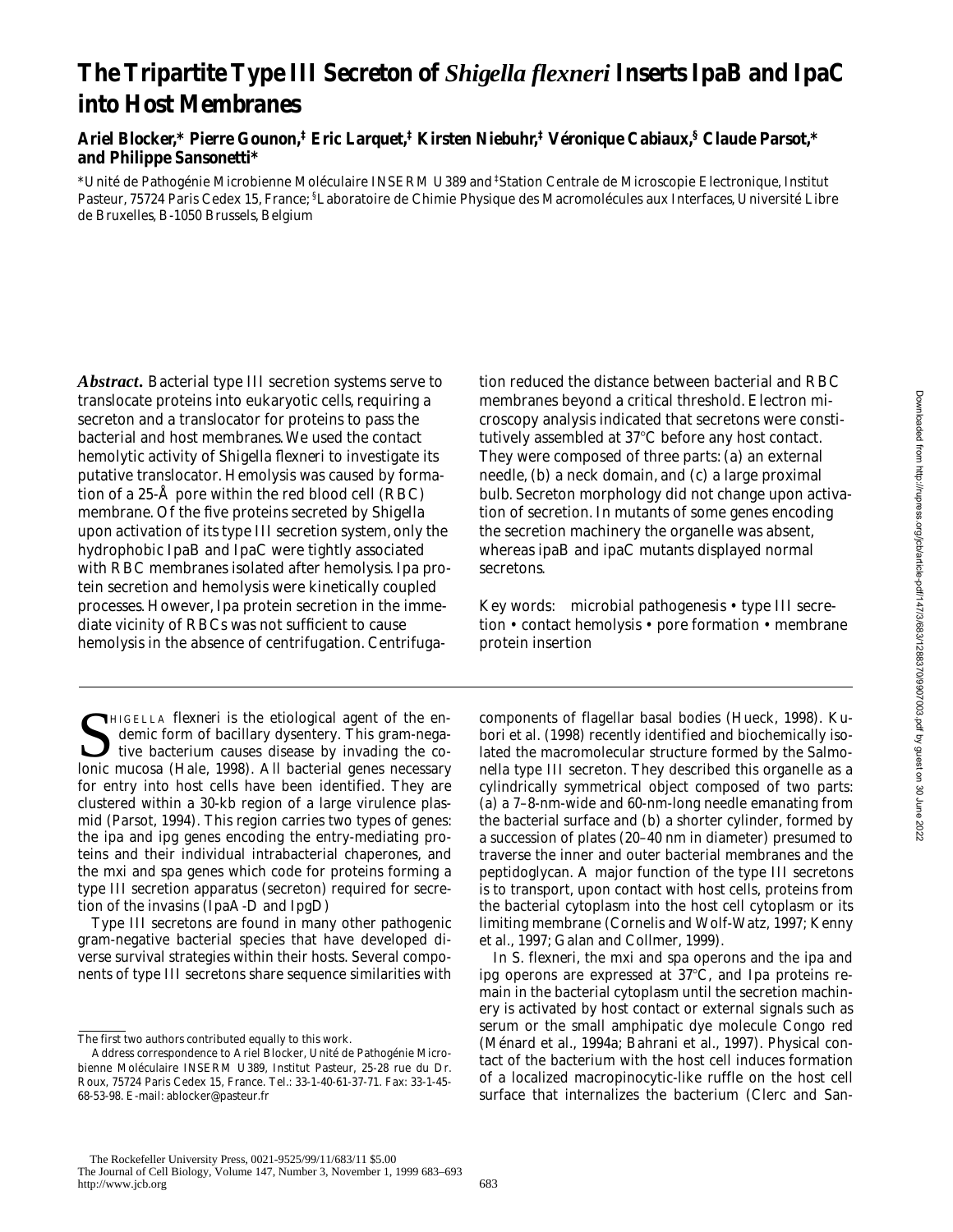sonetti, 1987; Adam et al., 1995). This initiates a cycle of intra- and intercellular spreading (Niebuhr and Sansonetti, 1999).

Only three Ipa proteins are essential for entry into HeLa cells and contact hemolysis (Clerc et al., 1986; Sansonetti et al., 1986): IpaB, IpaC, and IpaD (Sasakawa et al., 1989; Ménard et al., 1993). IpaB and IpaC have hydrophobic regions that could form transmembrane helices. Both proteins form separate complexes with the same chaperone, IpgC, within the bacterial cytoplasm (Ménard et al., 1994b). A small amount of IpaB is present in bacterial outer membrane fractions, from where it can be coprecipitated with IpaD (Ménard et al., 1994a). IpaD is a hydrophilic 35-kD protein that is also stored intracellularly and secreted upon host contact. *ipaB* and *ipaD* mutants constitutively secrete the remaining Ipa proteins suggesting that IpaB and IpaD play a role in secretion regulation (Ménard et al., 1994a; Parsot et al., 1995). IpaB and IpaC form a complex upon secretion from the bacterium (Ménard et al., 1994b). This complex is sufficient to induce membrane ruffling and entry into mammalian cells (High et al., 1992; Ménard et al., 1996; Tran Van Nhieu et al., 1999). As both proteins are hydrophobic, they could interact with the host plasma membrane to form a structure through which the remaining Ipa proteins become translocated. Indeed, IpaB and IpaC share structural similarities with YopB and YopD, respectively, from *Yersinia* species. These proteins are secreted by a type III secretion system and are required for translocation of other Yops into host cells (Sory and Cornelis, 1994).

Two other proteins, IpaA and IpgD, are secreted in response to Congo red and are likely to be secreted upon contact of bacteria with eukaryotic cells. Inactivation of *ipaA* and *ipgD* alters but does not abolish entry into HeLa cells (Allaoui et al., 1993b; Ménard et al., 1993). IpaA interacts with vinculin, an intracytoplasmic actin-associated host protein, during HeLa cell invasion (Tran Van Nhieu et al., 1997). IpgD shows homology to SopB, a protein found in *Salmonella* species. The latter is a phosphatidylinositol phosphatase which is translocated into eukaryotic cells and involved in tissue inflammation (Galyov et al., 1997; Norris et al., 1998). These data and the predicted hydrophilic nature of IpaA and IpgD suggest that they are translocated into the host cell cytoplasm where they modulate the invasiveness of *S*. *flexneri*.

How do type III secretons mediate insertion and translocation of proteins into the host cell? In flagellar biogenesis, there is evidence for a canal within the structure (Morgan et al., 1995) through which flagellin may traffic until it reaches the tip of the structure and inserts into the growing flagellum (Emerson et al., 1970). By analogy, the type III secreton may function by allowing protein traffic through a canal within its length, with insertion at the flagellum tip being replaced by insertion into the host membrane. The molecular mechanisms underlying these hypothetical functions and the subsequent translocation of substrate proteins remain to be established.

Contact hemolysis is the ability of *Shigella* to lyse red blood cells with which they have been brought into contact by centrifugation. It occurs also with *Yersinia* species, requiring the *yopB* gene product for formation of 1.2–3.2 nm-pore within RBCs (Håkansson et al., 1996). To gain a mechanistic understanding of how the IpaB, IpaC, and IpaD proteins mediate the initial interaction of the bacterium with the host cell, we used contact hemolysis as a model of bacterial protein interaction with host membranes. In addition, we performed morphological analysis of the RBC/bacteria interaction and of type III secretons. By correlating biochemical and morphological data we propose a model of the earliest molecular events leading to *S*. *flexneri* entry into host cells.

# *Materials and Methods*

## *Contact Hemolysis*

*Assay Protocol.* Sheep blood was obtained from BioMérieux (Marcy L'Etoile, France). Human blood was obtained from the Etablissement Français de Transfusion Sanguine (Paris, France). Bacteria were grown from overnight precultures diluted 1:100 in aerated flasks of Trypticase Soy Broth (TSB; Becton Dickinson) for 4 h at 37°C to  $OD_{600} = 4$ . They were collected by centrifugation for 5,000 g for 7 min at 4°C, washed in saline (150 mM NaCl) and resuspended at  $10^{10}$  bacteria/ml at 4°C. RBCs were washed  $3\times$  in saline by centrifugation at 2,000 *g* for 5 min at 4°C and resuspended at 5.10<sup>8</sup>/ml. The final resuspension buffer of both bacteria and RBCs contained 30 mM Tris at pH 7.5 (Tris-saline). 100  $\mu$ l of bacteria were mixed with 100  $\mu$ l of RBCs in round bottom 96-well plates, centrifuged at 1,500 *g* for 10 min at 10°C, and incubated at 37°C for 1 h. The cells were resuspended and the samples recentrifuged.  $100 \mu l$  of supernatant was transferred to a fresh plate where its optical density at 595 nm was measured. The baseline (B) of the assay was set with RBCs incubated with Tris-saline instead of bacteria and total hemolysis (T) was the value obtained when RBCs were incubated with saline containing 0.1% sodium dodecyl sulfate. The percentage of total hemolysis (P) was calculated using the equation  $P = [(X - B)/(T - B)] \times 100$ , where X is the optical density value of the sample analyzed. All data presented result from at least three independent experiments. Errors given are standard deviations.

When AfaE-expressing *Shigella* (Clerc and Sansonetti, 1987) were used to lyse human RBCs, bacteria were resuspended at only 109 bacteria/ml. Avirulent *S*. *flexneri* expressing *E*. *coli* hemolysin A are described by Zychlinski et al. (1994). To obtain the hemolysin containing culture supernatants, bacteria were diluted 1:100 from overnight precultures into 8 ml of TSB and grown for 3 h at 37°C. The bacteria were eliminated by centrifugation and the supernatant used immediately. The *ipaA ipgD* mutant strain was constructed by integration of pLAC-A carrying an ipaA::LacZ fusion (Ménard et al., 1993) into the large plasmid of the *ipgD* mutant strain.

*Osmoprotection Experiments.* RBCs were resuspended in a 60-mM solution of sucrose, raffinose (Sigma), or PEG1000 through 3000 (Fluka) made in Tris-saline. After incubation at 37°C, the samples were cooled to stop the reaction, resuspended and immediately recentrifuged.

*Neuraminidase Treatment of RBC.*  $5 \times 10^7$  washed RBCs in 100  $\mu$ l were treated with 0.5 U of neuraminidase, type V from *Clostridium perfringens* (Sigma) for 60 min on ice. The cells were washed  $3\times$  in Tris-saline and resuspended at the same concentration for use in the hemolytic assay. Complete removal of sialic acid was verified by loss of the ability of HA virus, the cell receptor of which is sialic acid, to hemagglutinate the treated RBCs.

# *Red Blood Cell Membrane Isolation*

Bacteria and sheep RBCs were prepared as described above, except that they were resuspended in Tris-saline at 2.10<sup>11</sup> and 1.5.10<sup>10</sup> cells/ml, respectively. Hemolytic reactions were prepared in 50-ml conical tubes with 600  $\mu$ l RBCs, 120  $\mu$ l bacteria, 860  $\mu$ l Tris-saline, and a protease inhibitor cocktail (PIC1 ; Complete™, Boehringer Mannheim). Samples were centrifuged at 2,000  $g$  at 4°C for 10 min, incubated at 37 or 4°C for 1 h, resuspended by vortexing, and recentrifuged. Hemolysis was assessed spectrometrically as above. 800  $\mu$ l of distilled water was added to each sample to lyse all RBCs nonspecifically (so that lysed membranes could be isolated even from those samples where no hemolysis had occurred), and these were vor-

<sup>1.</sup> *Abbreviations used in this paper:* LPS, lipopolysaccharide; PIC, protease inhibitor cocktail.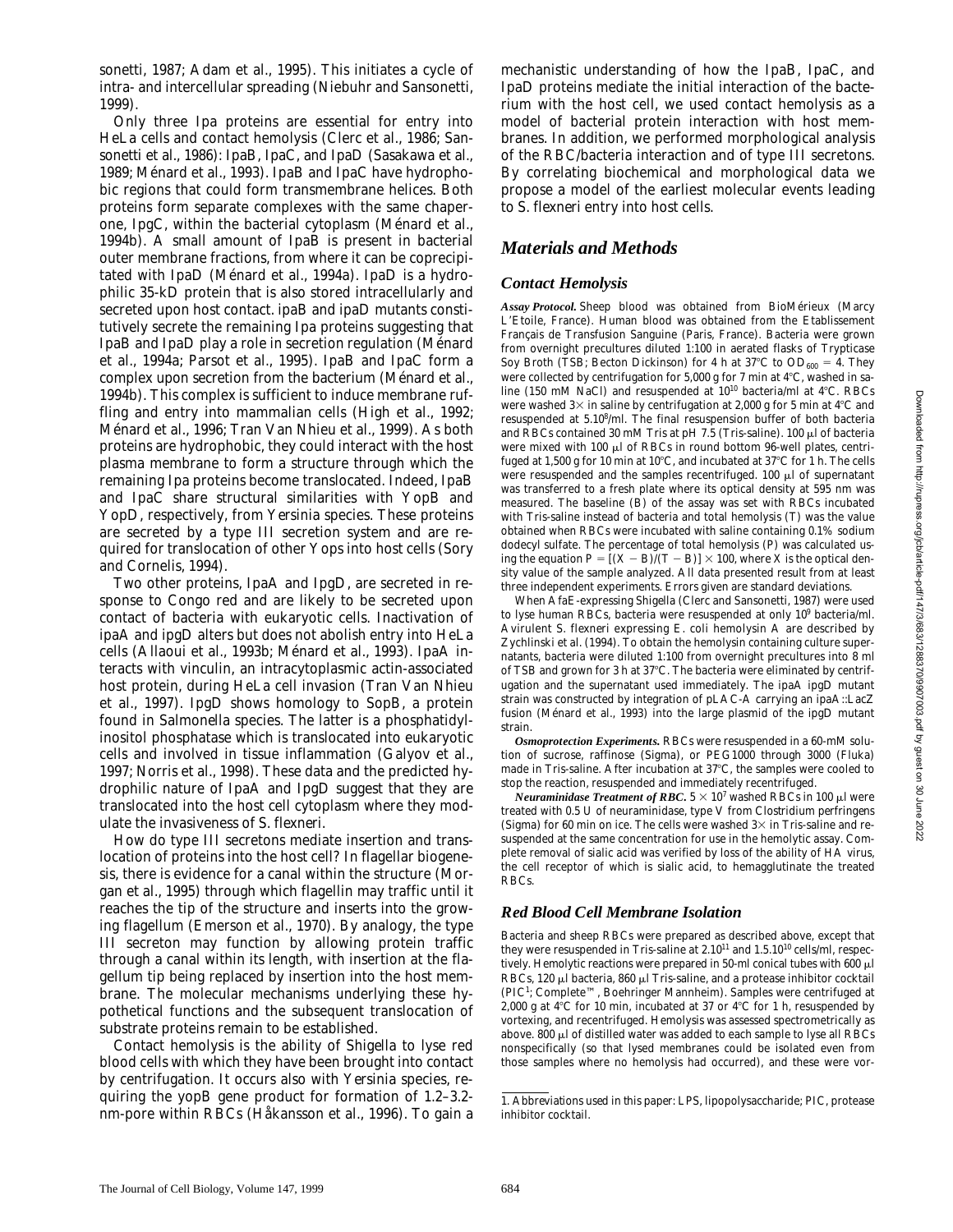texed and centrifuged again to remove bacteria. 2 ml of supernatant was collected, adjusted to 2.4 ml with Tris-saline and brought to 46% sucrose with 7 ml of 62% sucrose in Tris-saline containing the PIC. The mixtures were deposited at the bottom of SW41 centrifuge tubes (Beckman) and layered with 2 ml of 44% and then 25% sucrose in Tris-saline containing the PIC. Gradients were centrifuged at  $15,000$  *g* for 16 h at  $4^{\circ}$ C. The material at the 44/25% sucrose interface was collected, diluted in Tris-saline and concentrated by centrifugation at  $450,000$   $g$  for 20 min  $4^{\circ}$ C in a TLA 100.3 rotor (Beckman). The pellets were resuspended in a minimal volume of buffer. Such samples were checked by transmission electron microscopy but no contaminating bacteria or bacterial ghosts were seen. When 35S-labeled bacteria were used less than 0.01% of the initial radioactive input was recovered in RBC membranes. The protein content of the samples was estimated using Bradford's assay (Bio Rad) and an equivalent protein amount of each was separated by SDS-PAGE and Western blotted.

To assess the strength of association of Ipa proteins with RBC membranes, 100  $\mu$ l of purified *Shigella*-lysed RBC membranes were incubated at 48C for 1 h in Tris-saline or Tris-saline with 5 M NaCl, 8 M urea, or 0.2 M carbonate, pH 11. 300  $\mu$ l of 62% sucrose in Tris-saline was then mixed with the membranes that were deposited at the bottom of 0.8-ml SW55 tubes (Beckman) and overlaid with 150 and 100  $\mu$ l of 44 and 25% sucrose in Tris-saline. The gradients were spun overnight at 4°C at 15,000 *g*. The top 150 µl was collected from the gradients, diluted in Tris-saline, and concentrated by pelleting in a TLA 100.2 rotor for 20 min at 450,000 *g* at 4°C. The pellets were resuspended in a minimal volume of buffer.

## *Measurement of Ipa Protein Secretion*

*With Congo Red.* 1-ml aliquots of *Shigella* cultures, grown as above were washed in Tris-saline and resuspended in 500  $\mu$ l of the same buffer. 200  $\mu$ M of Congo red was added to the bacteria and the cells were incubated for 10 min at 37°C. The bacteria were pelleted at 14,000  $g$  at 4°C for 15 min. 10  $\mu$ l of supernatant and of the pellet resuspended in 500  $\mu$ l of Tris-saline were separated by SDS-PAGE and Western blotted.

*In Hemolysis.* After the final centrifugation 20  $\mu$ l of hemolytic assay supernatant and  $20 \mu$  of a resuspended reaction containing an equivalent number of bacteria incubated in the absence of any inducer of secretion were separated by SDS-PAGE and Western blotted.

#### *Antibodies*

mAbs to IpaB and IpaC were a gift from Armelle Phalipon. mAbs against IpaA and IpgD were generated by immunizing female BALB/c mice with Ipa protein containing supernatants obtained after induction of secretion in *Shigella flexneri* with Congo red. In brief, 10–20 mg of protein was injected subcutaneously into both hind legs (5 injections at 3-d intervals) and the popliteal lymph nodes were fused with X63Ag8 lymphoma cells according to standard protocols. Hybridoma supernatants were screened by ELISA and immunoblotting and clones positive for IpaA and IpgD were subcloned by limiting dilution.

## *Immunoblotting*

Conventional SDS-PAGE was performed and immunoblotting was performed using a semi-dry apparatus onto nitrocellulose or PVDF membranes and developed using the ECL or ECL Plus kits (Amersham) and X-OMAT film (Kodak).

## *Electron Microscopy*

*Whole Mount Negative Stain.* Bacteria were grown for 2 h at 37°C from 1:50 dilutions of overnight precultures in 8 ml of TSB. 2 ml of bacteria were collected, washed in filter sterilized PBS, and resuspended in 20  $\mu$ l of the same buffer. The bacteria were osmotically and mechanically shocked by a 1:4 dilution into a  $60$ - $\mu$ l drop of distilled water deposited on parafilm. Often lysis of dividing bacteria was favored by incubation of the samples on ice for a few hours before dilution in water. After a few minutes, 200 mesh Formvar-coated copper microscopy grids were placed on top of the drops. After a brief incubation at room temperature, the grids were rinsed with a flow of drops of 2% phosphotungstic acid at pH 7. After drying, the samples were observed in a Philips CM12 electron microscope working in standard conditions.

*Image Processing.* Negative micrographs were digitized on a rotary drum scanner using a  $10$ - $\mu$ m/pixel square scanning aperture. Windowing and processing of the particle images was performed on digitized micrographs, using SPIDER software and WEB interactive selection program (Franck et al., 1996) on a Unix Digital Workstation. After contrast normalization, the whole set of selected image was subjected to a reference free alignment process (Penczek et al., 1992) to generate an average projection image of the secreton. The resolution limit estimation was performed using both differential phase-residual (Franck et al., 1981) and Fourier ring correlation criterion (Saxton and Baumeister, 1982).

*Resin Embedding of RBC and Bacteria.* AfaE-expressing bacteria and human red blood cells were mixed as in for the hemolytic assay but in  $500-\mu l$ tubes. Hemagglutination occurred and samples were either centrifuged at various *g* forces for 10 min or left to sediment at 1 *g* at 10°C. Samples were fixed for 1 h at room temperature with 1.2% glutaraldehyde, and 0.05% ruthenium red (RR) in 0.1 M cacodylate buffer, pH 7.4, to better visualize the carbohydrate surrounding cell membranes (Handley, 1991). Samples were rinsed with 0.05% RR in cacodylate buffer and post-fixed with 1% OsO4, 0.05% RR in cacodylate buffer for 1 h at room temperature. Cells were rinsed with H<sub>2</sub>O and embedded in 2% agarose (Type VII; Sigma). After gelling on ice samples were dehydrated with an increasing acetone series and embedded in Epon. Thin sections were conventionally stained.

## *Results*

## *The Hemolytic Activity of S. flexneri Is Due to Formation of a 25-Å Pore within RBC Membranes*

To study the interaction of *S*. *flexneri* with a simple cell membrane, we reinvestigated its contact hemolytic activity. Bacteria were mixed with RBCs, centrifuged at 1,500 *g* for 10 min at  $10^{\circ}$ C and incubated at  $37^{\circ}$ C for 1 h. Release of haemoglobin was monitored as described in Materials and Methods. As previously reported, contact hemolysis did not occur without centrifugation (Fig. 1 A), and strains carrying mutations in *mxiD*, *ipaB*, or *ipaD* were nonhemolytic, whereas strains carrying mutations in *ipaA*, *ipgD*, or in both *ipaA* and *ipgD* displayed normal hemolysis (Allaoui et al., 1993a,b; Ménard et al., 1993). The *ipaC* mutant had  $\sim$ 10% hemolytic activity. This low activity had not been detected before because previously the wild-type strain induced only 40% hemolysis (Barzû et al., 1997), whereas, in the current assay, it caused 75–100% hemolysis. These results confirmed that integrity of the secretion machinery and IpaB, IpaC, and IpaD, but neither IpaA nor IpgD, were required for hemolysis. The residual activity of the *ipaC* mutant suggested that, in the absence of IpaC, another factor could still destabilize the RBC membrane, albeit inefficiently.

To determine whether hemolysis was due to the formation of a pore within the RBC membrane, we performed osmoprotection experiments. Lysis of RBCs by bacterial toxins forming hydrophilic pores in membranes proceeds through osmotic shock (Menestrina et al., 1994). This can be prevented by addition of osmotic protectants at 30 mM to the medium. If the molecule is too large to pass through the pores, it counterbalances the increased intracellular pressure. Osmoprotectants of intermediate sizes induce a size-dependent increase of the half time of hemolysis that can be used to estimate pore size. Molecules larger than PEG1000 allowed significant protection against lysis generated by wild-type bacteria and protection increased with the size of the molecule (Fig. 1 B). A time course analysis of hemolysis in the presence of different osmoprotectants (for example, Fig. 1 C) was used to derive a Renkin plot (Renkin, 1954; Ginsburg and Stein, 1987) showing the relative permeability of the osmoprotectants versus their size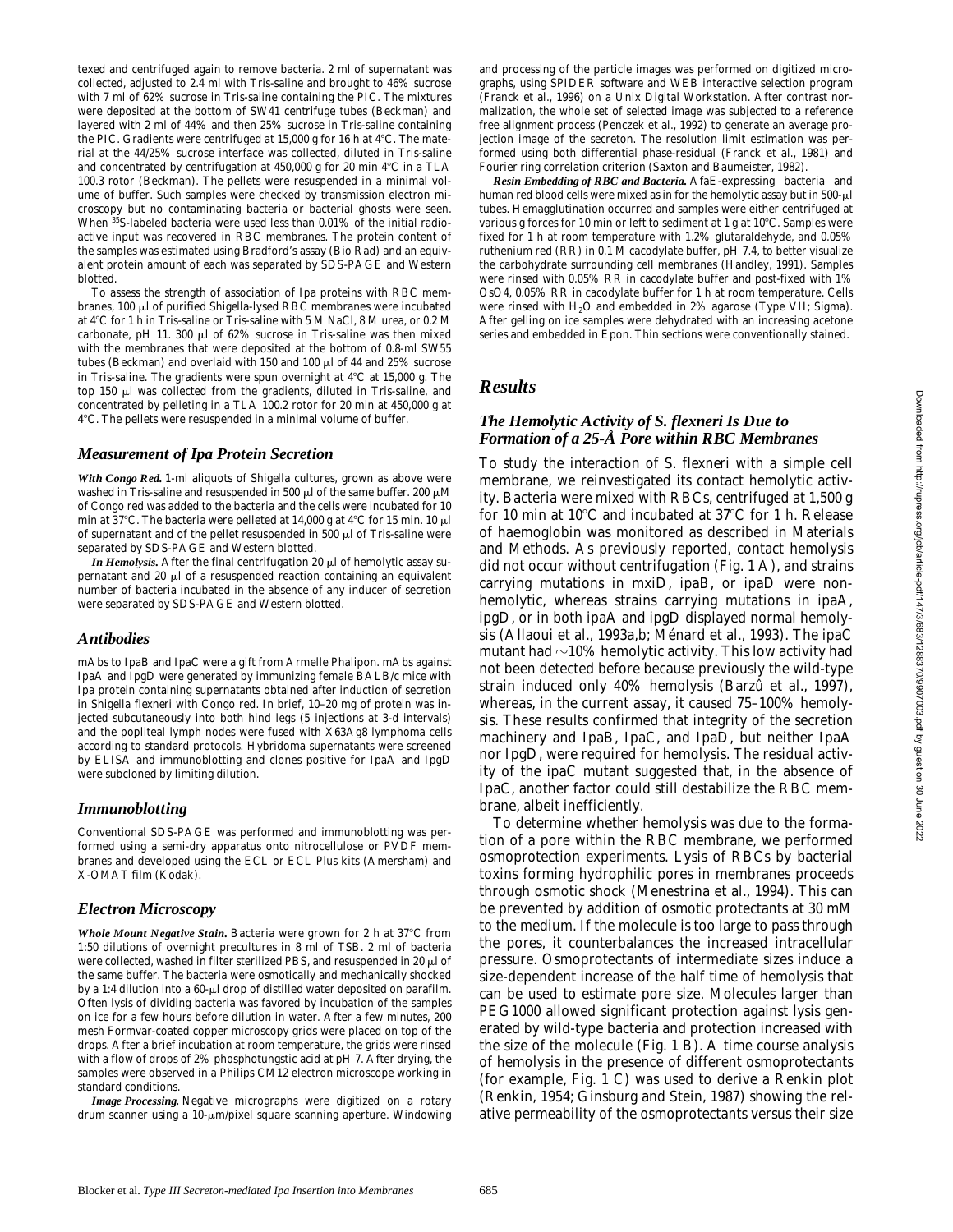

(Fig. 1 D). This allowed estimation of the functional inner radius of the pore at 26 Å ( $\pm 0.4$  Å, standard deviation,  $n=$ 3). No osmoprotection was observed in lysis mediated by the *ipaC* strain (Fig. 1 B). This suggested that hemolysis induced by the *ipaC* mutant resulted either from formation of a pore larger than 32 Å in diameter (the size of PEG 3000) or from destabilization of the membrane by another mechanism.

## *IpaB and IpaC Are Tightly Associated with Lysed RBC Membranes*

To determine the components of the pore formed in the membrane during contact hemolysis, we isolated the lysed RBC membranes by floatation in a sucrose density gradient. The protein content of the membranes was separated by SDS-PAGE, blotted and probed with antibodies against IpaA-D and IpgD. IpaB, IpaC, IpgD, and IpaA were present in membranes recovered after incubation of RBCs with the wild-type at  $37^{\circ}$ C, but not in fractions recovered after incubation with the *mxiD* mutant at 37°C or with the wild-type at  $4^{\circ}C$  (Fig. 2 A). By semiquantitative immunoblotting, the amount of IpaB, IpaC, IpgD, and IpaA recovered in the membrane fraction corresponded to  $\sim$ 0.1% of the total amount of these proteins present initially in bacteria. IpaD was not detected in the membrane fraction, although the detection procedure was sensitive enough to reveal 0.1% of IpaD in bacterial extracts (not shown).

Membranes isolated after contact with the wild-type at  $37^{\circ}$ C were then incubated in the presence of agents known to release peripheral membrane proteins. The amount of Ipa and Ipg proteins associated with membranes was measured after a second floatation in a sucrose density gradient. After stripping with 5 M NaCl, 0.2 M carbonate, pH 11, or 8 M urea, the majority of IpaB and various amounts of IpaC remained associated with the membranes (Fig. 2 B). In contrast, IpgD and IpaA were lost even in the mocktreated sample (not shown). This indicated that IpaB, and to a lesser extent IpaC, were strongly associated with the

*Figure 1.* Contact hemolytic activity of *S. flexneri*. Osmoprotective analysis of the lytic activity. (A) The hemolytic assay was performed with bacteria and sheep RBCs incubated for 1 h at  $37^{\circ}$ C; w.t. stands for strain M90T, for w.t. no spin the centrifugation step before incubation at  $37^{\circ}$ C was omitted. (B) Wild-type and *ipaC* or *mxiD* strains were incubated with sheep RBCs for 1 h at  $37^{\circ}$ C in the presence of 30 mM of the different sugars indicated. (C) Wild-type bacteria were incubated with RBCs for various times in the presence of 30 mM of the different sugars. (D) The lysis kinetics were evaluated from the data shown in B by the time necessary to obtain 50% of maximal lysis,  $t_{1/2}$ . We used  $t_{1/2}$  $t0_{1/2}$  (t0<sub>1/2</sub> being the time without osmoprotectants) as an estimate of the time necessary for the osmoticant to diffuse inside the cell through the bacterially induced lesions. Accordingly  $1/(t_{1/2}-t0_{1/2})$ is an estimate of the permeability of the sugar through the pore and was used to build a Renkin plot showing the relative permeability of the molecule versus its size. In this graph, the line was the best fitting curve determined by the computer program Cricket Graph and its intersection point with the x-axis puts the pore diameter at 2.25 nm. Consistently, PEG 3000 (estimated molecular diameter 3.2 nm) offers nearly complete osmoprotection.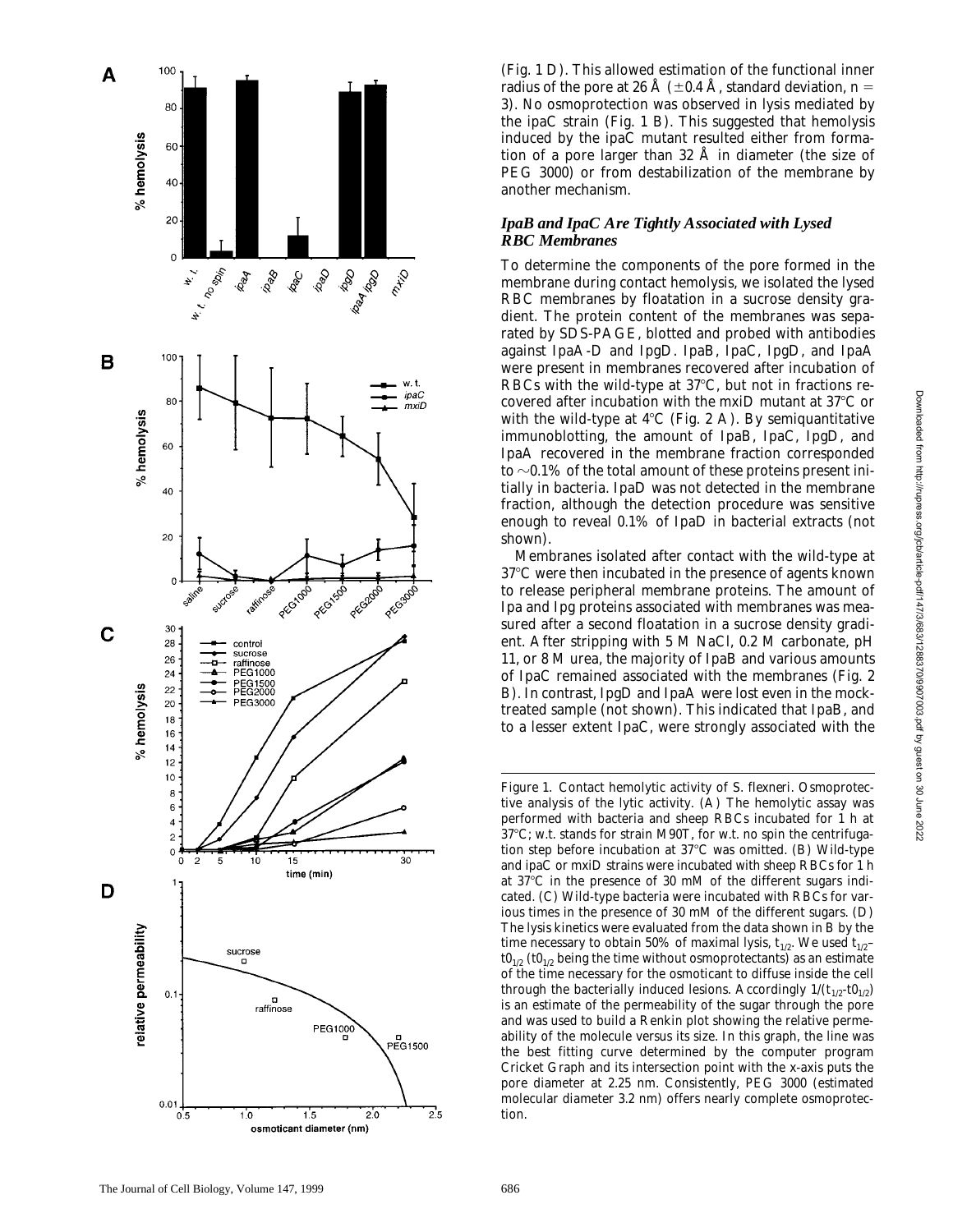

*Figure 2.* Analysis of the Ipa proteins associated with RBCs membranes after contact hemolysis. RBCs membranes exposed to contact with various strains under different condition were isolated and examined for their Ipa protein content using SDS-PAGE and immunoblotting. Blots were revealed with the H16 anti-IpaB mAb, a mixture of K24, N9, H10, and J22 anti-IpaC mAbs or the 20G9 anti-IpgD and 322F7 anti-IpaA mAbs. The occurrence of contact hemolysis is indicated under each panel. (A) Ipa/Ipg protein associated with RBCs membranes after contact hemolysis with wild-type, *ipaC*, or *mxiD* strains at 37°C or 4°C. The blot probed with the anti-IpaB antibody was overexposed to visualize the small amount of IpaB associated with RBC membranes lysed by the *ipaC* mutant. (B) Association of IpaB and IpaC with RBC membranes isolated after contact with wildtype bacteria at 37°C and stripped, or not (mock), with 5 M NaCl (NaCl), 0.2 M carbonate, pH 11 (carbonate), and 8 M urea (urea). (C) Analysis of the association of IpaB, IpaC, IpgD, and IpaA with RBCs membranes brought into contact with various mutants.

membranes, while IpgD and IpaA were located at the membrane periphery.

To investigate further the mode of interaction of Ipa and Ipg proteins with RBCs membranes, we examined their presence in this fraction after contact of the *ipaC*, *ipaA*, *ipgD*, and *ipaA ipgD* mutants with RBCs. Mem-

branes exposed to the *ipaA*, *ipgD*, or *ipaA ipgD* mutants contained relatively high amounts of IpaB and IpaC, and of IpgD or IpaA, or neither of the latter two proteins, respectively. This indicated that IpaA and IpgD were not required for association of IpaB and IpaC with the membranes or for association of each other with membranes. In the *ipaC* mutant, reduced amounts of IpaB, IpaA and IpgD were associated with the membranes (see Fig. 2 A, in which the blots were overexposed to show more clearly the low levels of these proteins in these samples). Although this amount was vastly reduced as compared with that observed with the wild-type, it was significant as incubation of RBCs with the *mxiD* mutant at 37°C or with the wild-type at  $4^{\circ}C$  led to undetectable amounts of these proteins in the membranes. The small amount of IpaB associated with membranes after incubation of RBCs with the *ipaC* mutant could account for the residual hemolysis of this strain. The low amount of IpaA and IpgD in these membranes suggested that these proteins require the presence of IpaC and/or IpaB to associate with membranes.

## *Ipa Protein Secretion Is Necessary but Not Sufficient for Contact Hemolysis*

To gain an understanding of how IpaB and IpaC were transferred into target membranes, we studied the relationship between hemolysis and Ipa protein secretion. We investigated the efficiency of hemolysis after incubation for 1 h between 4 and  $42^{\circ}$ C. No hemolysis was observed below  $25^{\circ}$ C and the reaction proceeded normally above  $30^{\circ}$ C (Fig. 3 A). The temperature dependence of lysis correlated with that of Ipa protein secretion after induction of the machinery with Congo red (Fig. 3 B).

The  $spa47$  gene encodes a protein related to the  $\beta$  subunit of F1 mitochondrial ATPases which is essential for secretion (Venkatesan et al., 1992; Sasakawa et al., 1993). This led us to investigate the effect of sodium azide, an inhibitor of oxidative phosphorylation (to which RBCs should be insensitive), on secretion and hemolysis. Addition of increasing amounts of azide progressively inhibited Ipa secretion induced by Congo red (Fig. 3 D), indicating that Ipa secretion required energy. However, the presence of 25 mM azide inhibited Congo red–induced secretion of IpaB  $\sim$ 20-fold but decreased hemolysis only 4-fold (Fig. 3, C and D). This suggested that not all of the Ipa proteins that could be secreted were released during hemolysis. Indeed, during a hemolytic assay, only a small amount of Ipa proteins were recovered in the medium, the rest of these proteins remaining within the bacterium (inaccessible to a protease added to the medium; Fig. 3 F and not shown). In addition, not all the released Ipa proteins may be required to observe full hemolysis, for which a single pore per RBC is in theory sufficient. In support of this, pretreatment of bacteria with Congo red, which released  $\sim$ 50% of Ipa proteins (Fig. 3 F), had no effect on the efficiency of a subsequent hemolytic assay, even when novel protein synthesis was blocked (not shown). This may explain why lysed RBC membranes contained  $< 0.1\%$  of the amount of Ipa proteins that were initially present in bacteria. In summary, Ipa secretion was an active process and secretion at the moment of contact was necessary for lysis.

To determine whether the proteins responsible for he-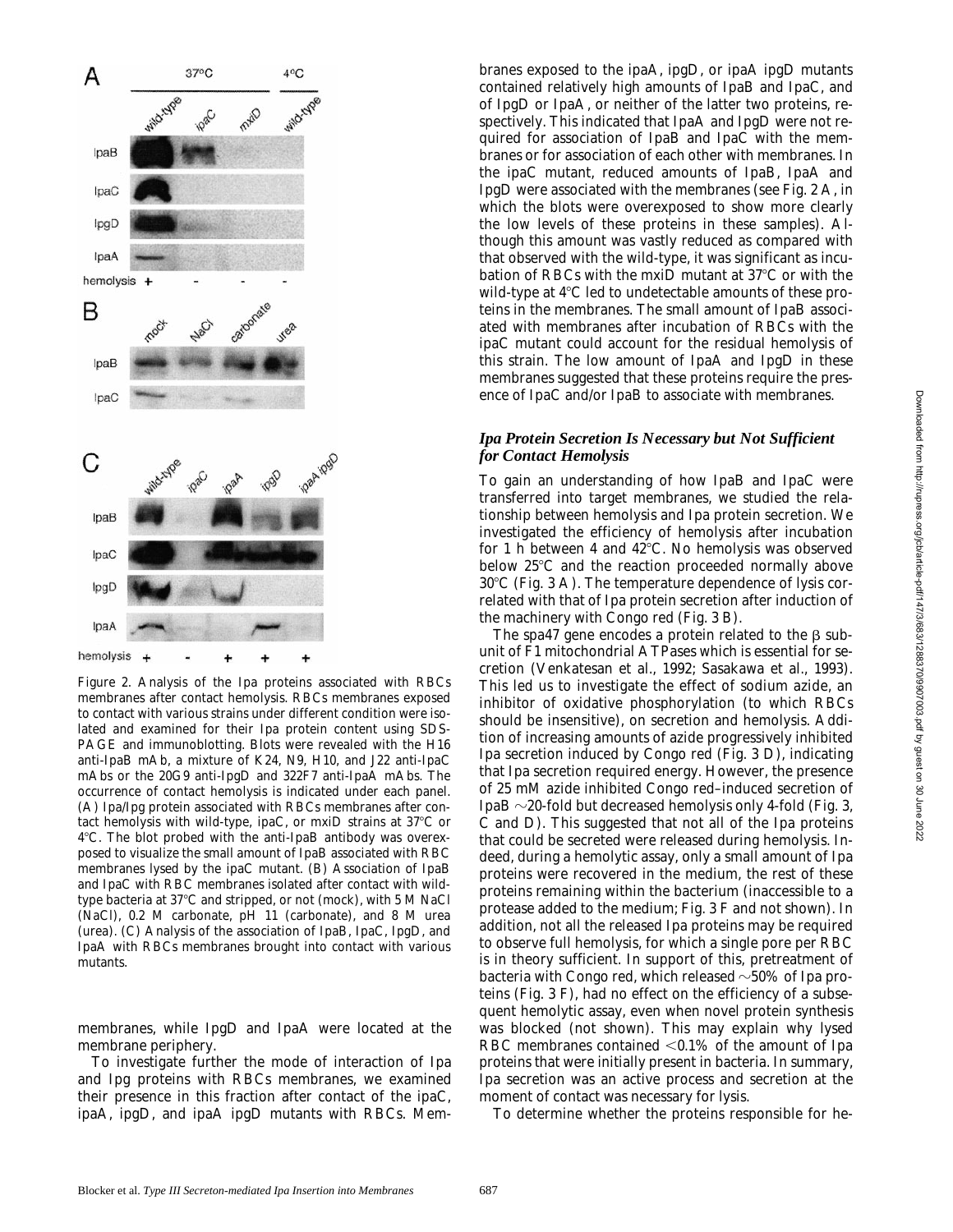

*Figure 3.* Parallel analysis of hemolysis and Ipa protein secretion. (A) The hemolytic assay was performed with bacteria and sheep RBCs incubated for 1 h at the indicated temperatures. (B) Congo red–induced secretion in the absence of any RBCs was measured at 25, 30, and  $37^{\circ}$ C. P stands for bacterial pellet and S for supernatant. (C) Wild-type bacteria were mixed with sheep RBCs in the presence or in the absence of the indicated concentrations of sodium azide and/or 1 mg/ml of proteinase K. As a control for the activity of the protease, RBCs were also exposed to a bacterial culture supernatant containing *E*. *coli* hemolysin A (HylA) or to the same supernatant to which proteinase K had been added  $(HyIA+rrotease)$ . (D) Congo red–induced secretion was measured in the presence of increasing concentrations of azide. IpaB and IpaC content of the supernatants is shown. (E) Wild-type or *mxiD* bacteria expressing the afimbrial adhesin AfaE were mixed with human RBCs in the presence or in the absence of 30  $\mu$ M Congo red with or without centrifugation at 1,500  $g$  for 10 min at 10°C, and incubated for 1 h at 37°C. (F) Wild-type (w.t.) or mxiD bacteria expressing AfaE were incubated with human RBCs, saline alone, saline with 30  $\mu$ M Congo red (saline  $+$  CR), or RBCs with Congo red (RBCs  $+$  CR). They were treated as in the hemolytic assay, as was an identical volume of bacteria (bacterial extract) at the same concentration. Subsequently, 20  $\mu$ l of the supernatants (for the bacterial extract, the bacterial pellet was resuspended) were separated on a 10% SDS-PAGE gel, blotted and probed with anti-IpaB and anti-IpaC mAbs, respectively.

Downloaded from http://rupress.org/jcb/article-pdf/147/3/683/1288370/9907003.pdf by guest on 30 June 2022 Downloaded from http://rupress.org/jcb/article-pdf/147/3/683/1288370/9907003.pdf by guest on 30 June 2022

molysis ever became exposed to the external medium, we added antibodies to IpaB, IpaC, and/or IpaD to the hemolytic reaction. These reagents had no effect on hemolysis at any concentration tested (up to 100  $\mu$ g/ml), whether alone or in combination or even upon preincubation of bacteria (not shown). Next we added 1 mg/ml of proteinase K to the assay. This led to only a minor decrease in hemolytic efficiency (Fig. 3 C). This amount of protease instantly degraded *E*. *coli* hemolysin A, completely preventing hemolysis mediated by this protein (Fig. 3 C). Interestingly, the inhibitory effects of azide and proteinase K on hemolysis were additive (Fig. 3 C). This suggested that azide was acting by reducing secretion and proteinase K by degrading some of the secreted proteins as they were exiting the bacterium. Individual pretreatment of RBCs and bacteria with azide and proteinase K did not affect hemolysis (not shown), suggesting that any Ipa proteins at the bacterial surface before contact were

not involved in hemolysis. These data confirmed that Ipa protein secretion and hemolysis were coupled in time and suggested that the process of Ipa protein transfer into the target membrane was poorly accessible from the surrounding medium.

To investigate the requirement for contact between bacteria and RBCs to obtain hemolysis, we used a derivative of *S*. *flexneri* carrying the AfaE afimbrial adhesin from enteropathogenic *E*. *coli*. This adhesin binds the decay accelerating factor, a ubiquitous surface glycoprotein, and confers upon bacteria the ability to hemagglutinate human RBCs (Pham et al., 1995). Despite their close binding to RBCs, these bacteria were unable to lyse RBCs in the absence of centrifugation (Fig. 3 E). However, upon centrifugation, they lysed RBCs efficiently. Since the adhesion mediated by AfaE was not sufficient to induce extensive Ipa protein secretion (Fig. 3 F), AfaE-expressing bacteria were incubated at  $37^{\circ}$ C in the presence of human RBCs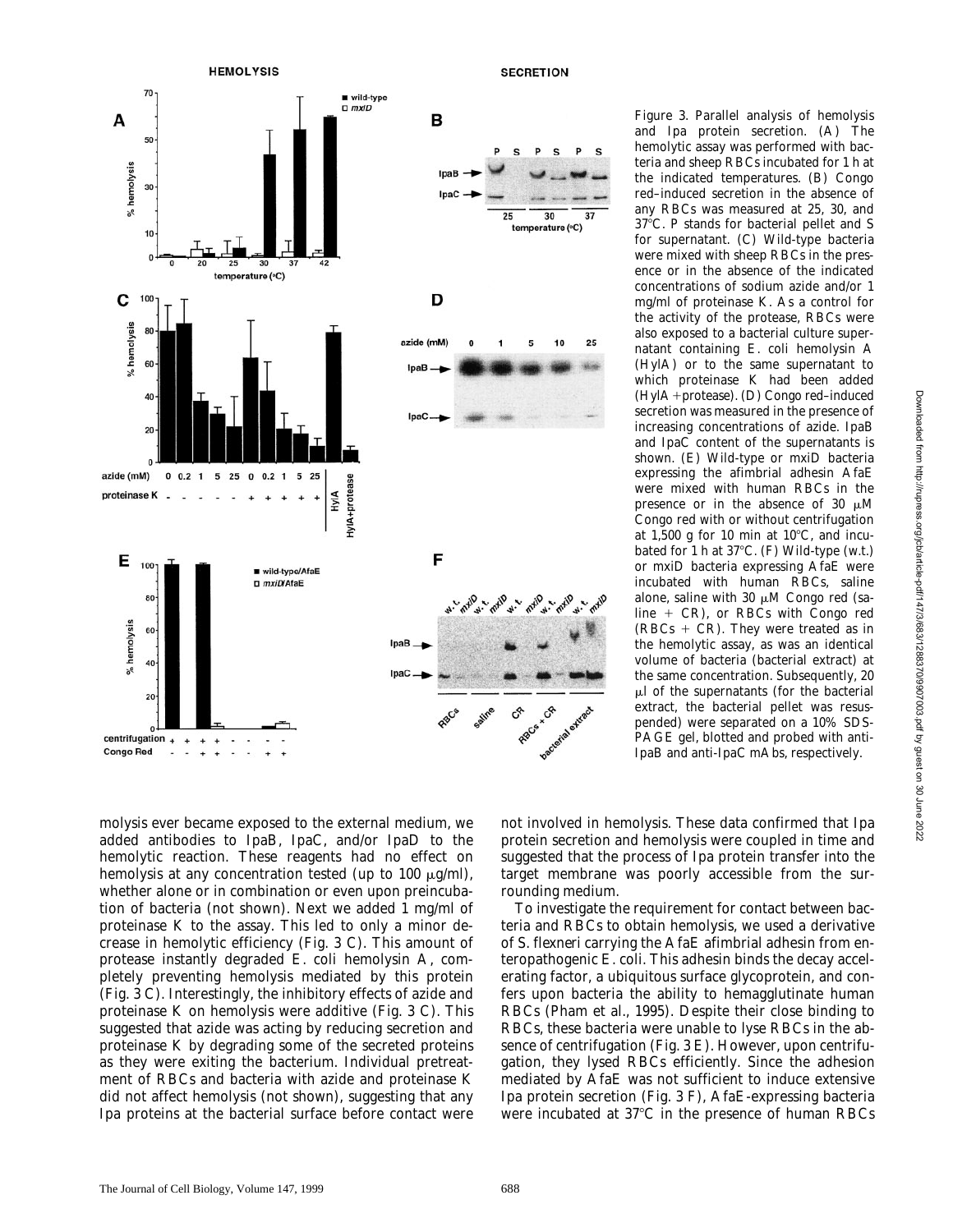

*Figure 4.* Electron microscopy analysis of the interaction between bacteria and RBCs. Derivatives of wild-type bacteria expressing the afimbrial adhesin AfaE were mixed with human RBCs and either left to sediment at (A) 1 *g*, or centrifuged at (B) 1,400 *g* for 10 min at 10°C. In C and D RBCs were mock treated or treated with sialidase, respectively, before mixing with the bacteria, and the samples were centrifuged at 160 *g*. The samples were fixed and prepared for transmission electron microscopy. Bar,  $5 \mu m$ .

and Congo red. Induction of Ipa protein secretion in the immediate vicinity of RBCs did not lead to lysis but the same procedure in the presence of centrifugation did (Fig. 3 E). This indicated that Congo red did not inhibit hemolysis and suggested that Ipa proteins could not insert into the RBC membrane after release from the bacterium. These data indicated that Ipa secretion was necessary but not sufficient for hemolysis.

## *Hemolysis Requires Extensive Surface Apposition and Reduced Distance between Bacteria and RBCs*

Given that bacteria adhering to cells via the AfaE adhesin were unable to cause hemolysis without centrifugation at 1,500 *g*, we examined the consequence of this physical treatment on the cells. Mixtures of RBCs and AfaEexpressing bacteria were exposed to different centrifugation forces at 10 $^{\circ}$ C and then either incubated at 37 $^{\circ}$ C to assay hemolysis or prepared for examination by transmission electron microscopy. Hemolysis did not occur at 160 *g* but was complete at 630 *g* (Table I). In samples centrifuged at 160–630 *g*, the RBC membrane was deformed to line that of bacteria (Fig. 4 B). In the sample which had not been centrifuged, bacteria associated with RBCs adhered at a tangent rather than over their entire surface (Fig. 4 A).

*Table I. Effect of Centrifugation Force on Hemolytic Efficiency*

| <b>RCF</b> | <b>RBCs</b>     |                   |                 |
|------------|-----------------|-------------------|-----------------|
|            | Untreated       | Sialidase treated | Mock treated    |
| g          |                 |                   |                 |
|            | $0 \pm 0$       | $0 \pm 0$         | $0 \pm 0$       |
| 160        | $1.1 \pm 1.6$   | $23.3 \pm 11.1$   | $3.9 \pm 1.9$   |
| 350        | $33.2 \pm 5.4$  | $35 \pm 10.1$     | $45.4 \pm 2.6$  |
| 630        | $55.7 \pm 13.5$ | $36.5 \pm 9.4$    | $45.0 \pm 10.4$ |
| 1400       | $69.7 \pm 9.4$  | ND                | ND              |

The values presented in this table are percentages of total hemolysis. All reactions were performed with wild-type bacteria expressing the AfaE adhesin and human RBCs untreated, sialidase treated, or mock treated.

This indicated that centrifugation increased the surface of bacteria in contact with RBCs.

Although samples treated at 160 and 630 *g* looked similar, lysis occurred in the latter but not in the former (Table I), suggesting that the distance between bacterial and RBC membranes might also be critical for hemolysis. To test this possibility, we shortened this distance artificially, by removing either bacterial lipopolysaccharide (LPS) or sialic acid, a major constituent of the RBC surface (Shotton, 1998). We compared the lysis efficiency of wild-type *Shigella* and that of an *rfe* mutant that expressed a complete LPS core but lacked the O-antigen (Sandlin et al., 1995; Rathman, M., P.J. Sansonetti, C. Parsot, and G. Tran Van Nhieu, manuscript submitted for publication). The *rfe* mutant was as efficient as the wild-type at lysing RBCs at any g force applied (not shown). Then, we treated RBCs with neuraminidase to remove sialic acid. This treatment did not prevent AfaE carrying *Shigella* from hemagglutinating RBCs (not shown), as the site on the DAF molecule which is sialylated is distant from the SCR-3 domain to which AfaE binds (Pham et al., 1995). This treatment allowed lysis to occur efficiently at 160 *g* (Fig. 4 D) whereas mock-treated RBCs remained intact after exposure to bacteria at 160 *g* (Fig. 4 C and Table I). Surface charge is known to affect the ability of proteins to insert into artificial membranes (van der Goot et al., 1991) and the absence of LPS or the removal of sialic acid affect the surface changes of bacteria and RBCs. Thus, both the distance and the charge of the target membrane may be critical for induction of hemolysis.

## *The Type III Secreton Is a Multicopy Tripartite Structure Constitutively Assembled at 37*8*C*

To understand why contact was critical for hemolysis, we searched by electron microscopy for the structure encoded by the *mxi* and *spa* genes in osmotically shocked and negatively stained bacteria. Most bacteria were unaffected by osmotic shocking, while some, mostly those undergoing binary fission, were partially lysed and a few appeared as complete membrane ghosts. No structures were visible on intact bacteria. Some structures, resembling the type III secretion apparatus of *Salmonella*, were visible at the periphery of partially lysed bacteria (Fig. 5 A, inset). In the ghosts, many structures were visible dispersed over the whole bacterial surface (50–100/cell) and they were not identical to that seen in partially lysed bacteria (Fig. 5 A).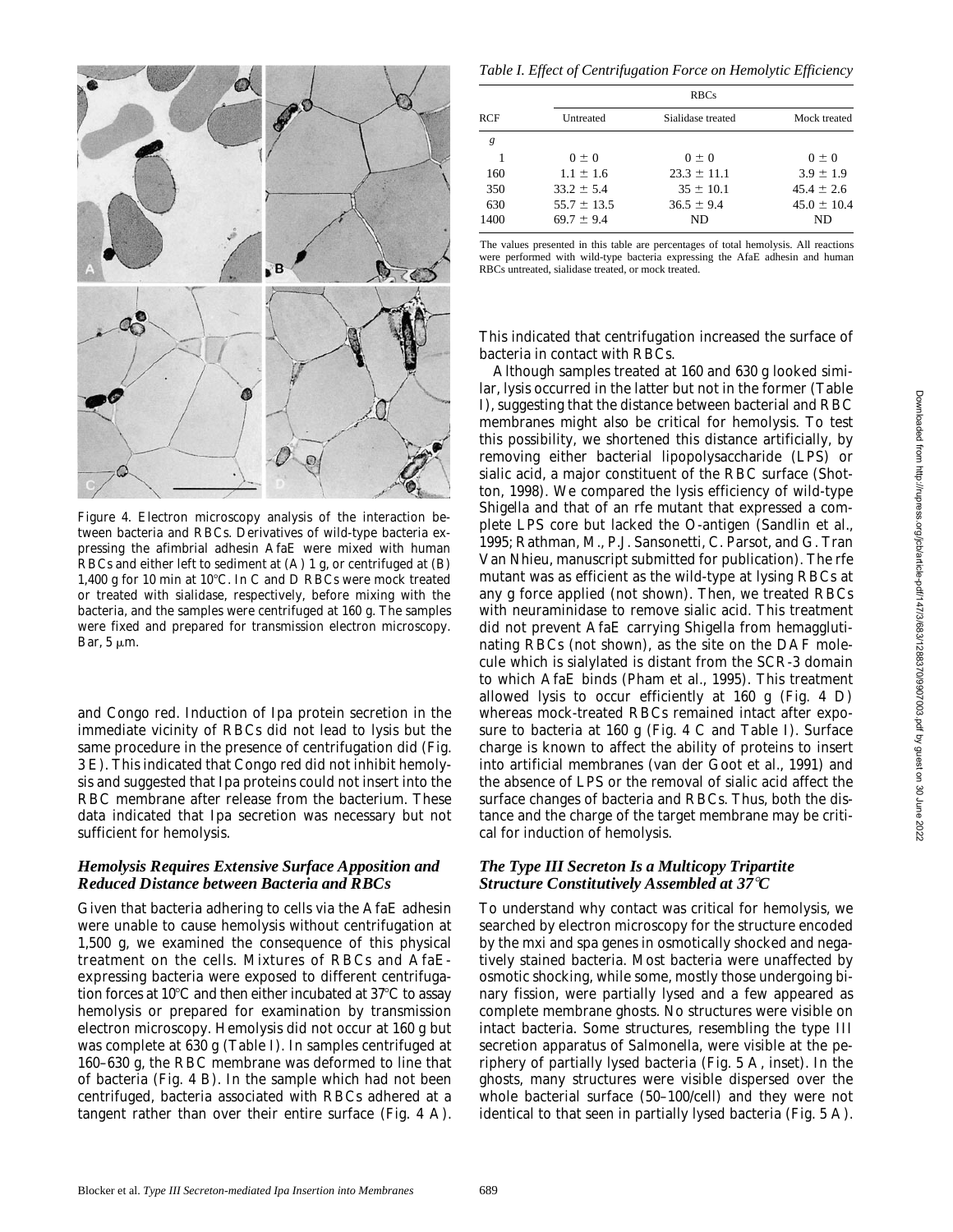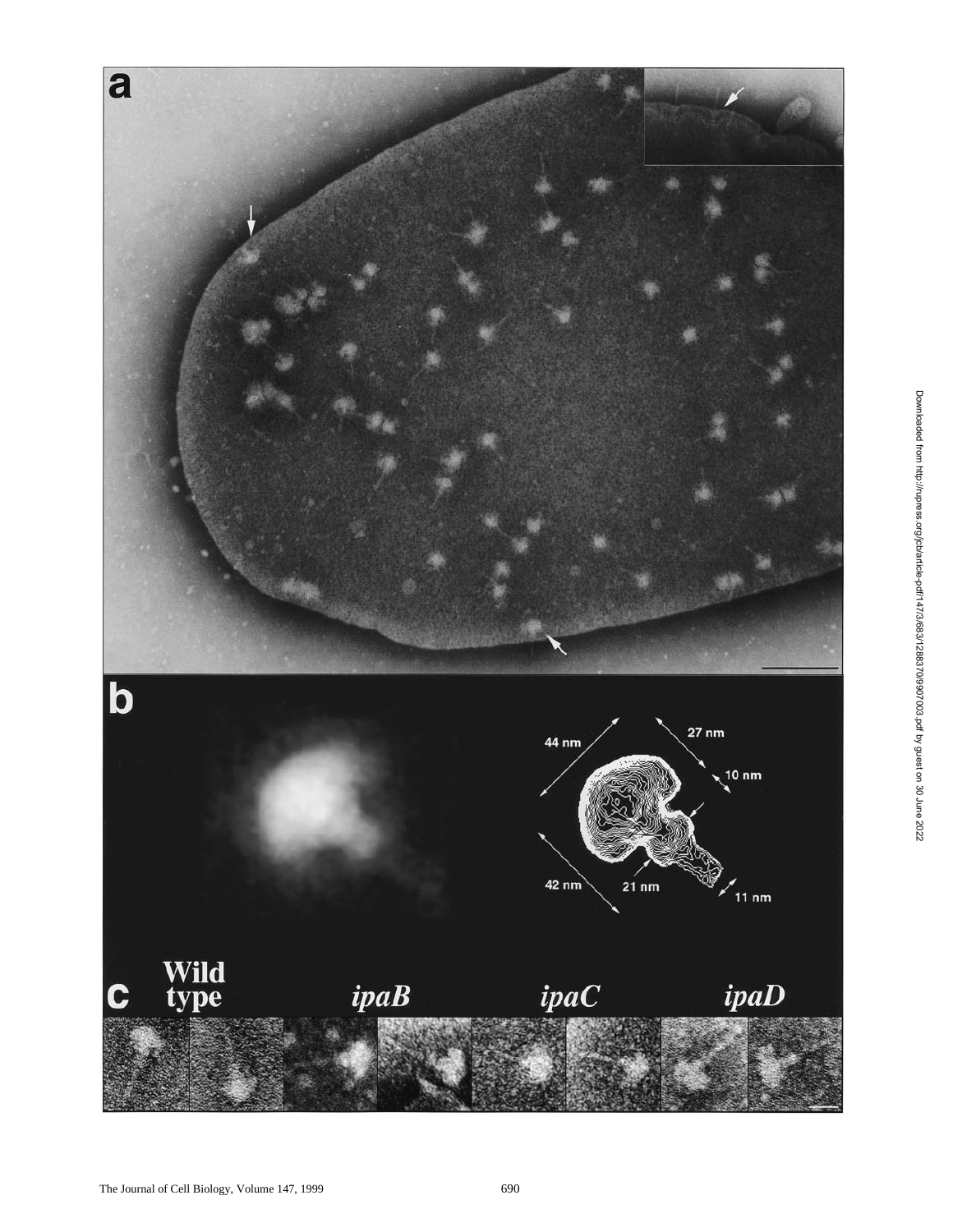These structures appeared as composed of three parts: (a) a needle 11 nm in diameter, (b) a neck 10 nm high and 21 nm wide, and (c) a bulb 44 nm wide and 27 nm high (Fig. 5 B). This bulb did not appear to have cylindrical symmetry since we saw several different views of it (Fig. 5 A). Upon alignment and averaging of a gallery of the 22 best preserved structures on the micrograph displayed in Fig. 5 A, we obtained a two-dimensional density map of the bulb at 2.8 nm resolution (Fig. 5 B). This tripartite structure is not identical to that seen by Kubori et al. (1998). They presented partially lysed bacteria in which secretons were visualized at the cell periphery and lacked the bulb. When examined by this method, intact bacteria and, to a lesser extent, partially lysed ones have a thickness which could explain why secreton structures seemed absent or partial, respectively, at their surface.

No structures were found in *mxiD*, *mxiJ*, and *mxiG* mutants (not shown). As these three strains carry mutations within genes coding for components of the type III secretion system, we concluded that the structures observed in the wild-type corresponded to the type III secretons. No obvious differences were detected in the morphology of secretons in *ipaB*, *ipaC*, and *ipaD* mutants relative to the wild-type (Fig. 5 C), nor in their distribution or number (not shown). Likewise, we saw no differences in secreton morphology or distribution of the wild-type which had been induced to secrete with Congo red (Fig. 5, A and C). This indicated that activation of secretion, as seen in *ipaB* and *ipaD* mutants or upon incubation of the wild-type with Congo red, did not result in or from gross alterations of secreton structure or number. We also concluded that the nonhemolytic phenotypes of the *ipaB*, *ipaC*, and *ipaD* mutants did not result from major anomalies in the structure of their secretons.

# *Discussion*

## *Nature and Composition of the Translocator*

Osmoprotection experiments showed that *S*. *flexneri* inserts a hydrophilic pore into RBCs. Amongst the five proteins secreted upon contact with eukaryotic cells, only IpaB and IpaC were tightly associated with RBC membranes isolated after contact-hemolysis. IpaA and IpgD were peripherally associated with RBC membranes while IpaD was not found in the membrane fraction. Since *ipaA* and *ipgD* mutants are not impaired in hemolysis, association of IpaA and IpgD with membranes is unrelated to pore formation. As IpaB and IpaC are the only secreted proteins with predicted  $\alpha$ -helical hydrophobic regions capable of spanning membrane bilayers, it is likely that they are the sole bacterial components inserted into the host membrane during cell entry. Whether the IpaB/IpaC pore

structure contains host components also can not be assessed with our experimental setup. However, studies of the association of Ipa proteins secreted in the presence of Congo red with artificial membranes have yielded only the same four proteins associated with liposomes and these proteins form a nonselective, gated channel of 91 pS in conductance within lipid bilayers (De Geyter, C., F. Homblé, R. Wattiez, P.J. Sansonetti, P. Falmagne, J.M. Ruysschaert, C. Parsot, and V. Cabiaux, manuscript submitted for publication). We also showed that IpaB and IpaC are both required to form the pore. Indeed IpaB alone is unable to form the pore structure since lysis mediated by the *ipaC* strain was insensitive to osmoprotection yet led to a small amount of IpaB protein becoming associated with lysed RBC membranes (Figs. 2 B and 3 A). When secretion occurs in the absence of any membrane, IpaB and IpaC are found solely as a complex in the medium (Blocker, A., unpublished observation), suggesting that they associate as they exit the secreton. Hence, to be inserted efficiently into the target membrane IpaB and IpaC must form a complex which may remain associated within lipid bilayers.

Although the *ipaD* mutant was nonhemolytic, we did not recover IpaD in lysed RBC membranes. Given the constitutive secretion phenotype of the *ipaD* mutant, the requirement of IpaD for hemolysis probably reflects the role of this protein in controlling secretion. IpaA and IpgD were associated peripherally with lysed RBC membranes, yet they were dispensable for hemolysis. As these proteins were found associated with RBC membranes lysed by the wild-type but not the *ipaC* mutant, they probably associate with the membranes via IpaB and/or IpaC. Evidence is mounting that both IpaA and IpgD proteins are translocated within the host cell at the time of entry when they modulate the actin rearrangements induced by IpaC (Tran Van Nhieu et al., 1997, 1999; Bourdet-Sicard, 1999; Niebuhr, K., N. Jourhi, A. Allaoui, P. Sansonetti, and C. Parsot, manuscript in preparation). This would suggest that IpaA and IpgD associate with the cytoplasmic face of the host membrane. Further work is required to establish the domains in each protein involved in these interactions, their topology relative to the membrane as well as the role of these interactions in cell entry.

## *Structure of the Type III Secreton*

Electron microscopy studies showed that the type III secretons are assembled before any contact with target cells. In the *mxiD*, *mxiG*, and *mxiJ* mutants, no secretons were detected, which suggests that components of the secreton are degraded when the machinery can not be assembled. This is consistent with evidence that MxiG is unstable in the *mxiJ* and *mxiD* mutants (Bahrani, F., and C.

*Figure 5.* Morphological identification and analysis of the type III secretons of *S*. *flexneri*. (A) Osmotically shocked and negatively stained wild-type *Shigella* which had been induced to secrete with Congo red were visualized by electron microscopy. Arrows show the position of the secreton at the margin of bacteria. The neck and bulb are inside the body of the bacterium while the needle is protruding outside the outer membrane. Inset shows the periphery of partially lysed bacteria. Only the protruding needle is clearly visible. The neck is poorly distinguished and the bulb is masked inside the body of the bacterium. With the method used here one can not assume that the two lines at the margin of the bacterium are its inner and outer membranes. (B) Image of the secreton bulb resulting from alignment and averaging of the 22 best preserved secretons found in A and deduced projection density map of the averaged image at 2.8 nm resolution. (C) Typical secretons found in wild-type, *ipaB*, *ipaC* and *ipaD* strains. Bars: (A) 200 nm; (B) 50 nm.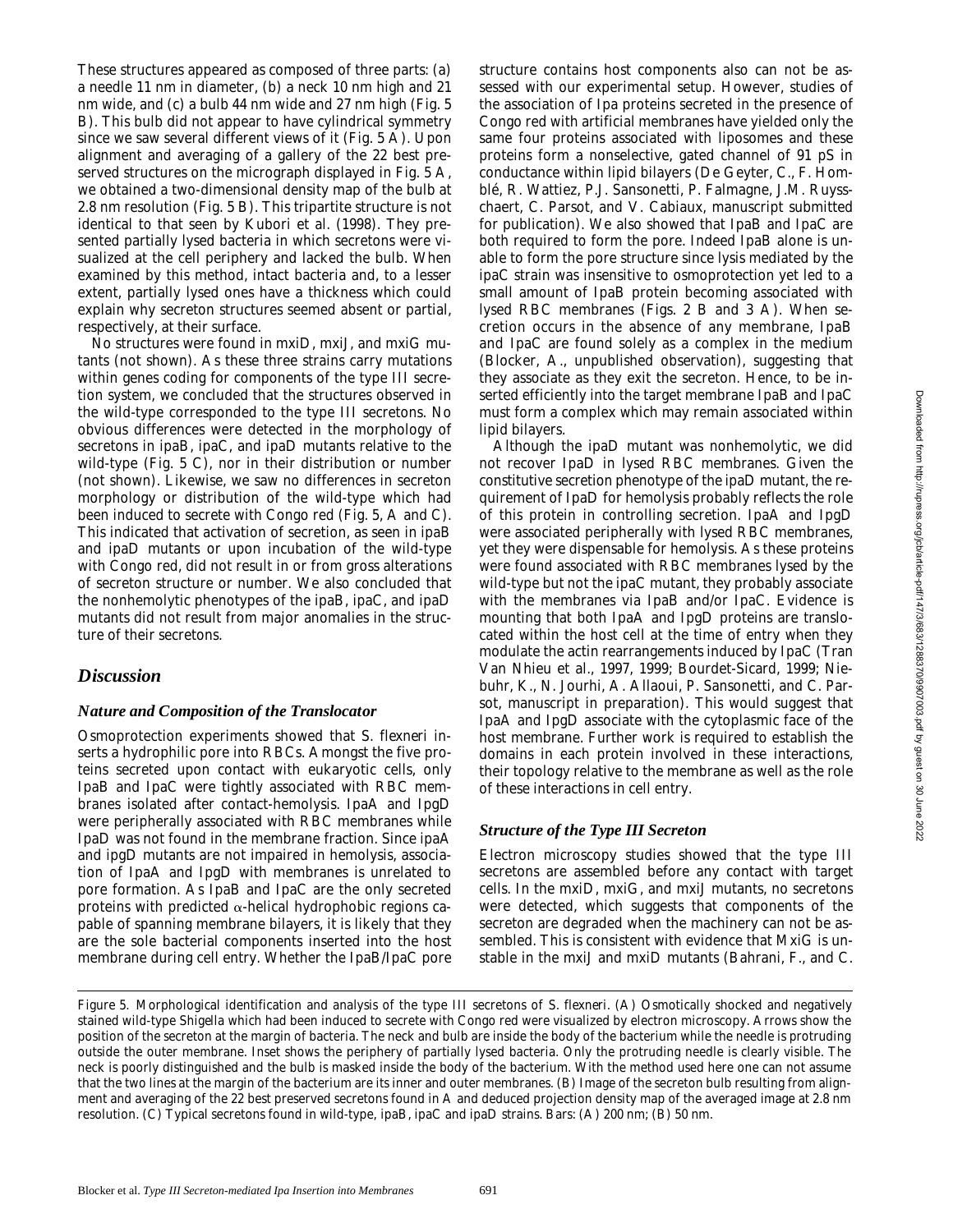Parsot, unpublished observation). The secreton structure is composed of three different parts: (a) an external needle, (b) a neck, and (c) a large proximal bulb. In our images, it is difficult to discern the two bacterial membranes and thus to judge the localization of the bulb. Nevertheless the length of the neck domain is sufficient to traverse both membranes, implying that the bulb lies within bacterial cytosol. This putative cytoplasmic part was not recovered by Kubori et al. (1998) in secreton preparations, which were purified using a protocol derived from that for isolation of flagellar basal bodies (Aizawa et al., 1985). A cytoplasmic structure (other than the C-ring) is known to be associated with the bacterial flagellum and thought to contain the cytoplasmic F1-type ATPase FliI as well as several other components. This structure is not recovered in purified basal body preparations and has never been visualized (MacNab, 1996; Minamino and MacNab, 1999).

Inactivation of *spa47*, the homologue of the flagellar biosynthesis gene *fliI*, abolishes secretion. However, so far, it was unclear whether this ATPase was required for assembly and/or activity of the secretion machinery (Dreyfus et al., 1993). We showed that type III secretons were assembled by *S*. *flexneri* before host contact and that their structure did not grossly change when secretion was activated (in the presence of Congo red or in the *ipaD* or *ipaB* mutants). We also showed that secretion required energy and temperatures above  $30^{\circ}$ C (Fig. 3, B and D). Low temperatures did not disassemble secretons (not shown). Thus ATP hydrolysis and conformational change(s) are likely to be required for Ipa secretion, as for flagellin export (Vogler et al., 1991). We propose that Spa47 is the azide-sensitive element of the secretion machine.

#### *Mechanism for Assembly of the Translocator*

Intimate contact between bacteria and RBCs is essential for hemolysis. Indeed, secretion is necessary but not sufficient for hemolysis since inducing protein secretion from AfaE-expressing bacteria bound to RBCs did not provoke hemolysis in the absence of centrifugation. The increased hemolysis which is seen after centrifugation could be due to the greater surface contact which either activates more secretons to secrete and/or allows Ipas to reach the membrane still in active form after release. Both notions are supported by the sharp threshold of *g* forces required to obtain lysis and by the sialic acid removal experiment (Table I). Wild-type *Shigella* do not need centrifugation or the AfaE adhesin to enter HeLa cells, these agents simply make the process more efficient (Clerc and Sansonetti, 1987). The shortened glycocalyx, especially on the basal surface of transformed epithelial cells, might explain why AfaE can increase the efficiency of HeLa cell entry but not of hemolysis. Electron microscopy images indicate that the minimal distance required for lysis is  $\sim$ 100 nm; the secreton needle is 60 nm long. Yet, contact with the needle alone is unable to cause lysis as (a) the diameter of the pore (25 Å) is smaller than that of the needle (80–100 Å), and (b) *ipaB*, *ipaC* and *ipaD* mutants display normal secretons yet no hemolysis.

Two hypotheses have been put forward for how Ipas associate with host cells (reviewed in Hueck, 1998). First, Ipa proteins could be presented at the bacterial surface and inserted from there upon contact. This corresponds to a twostep model. Second, contact may induce secretion and the newly secreted Ipas may insert into the target membrane at this stage. This is a one-step model. We detected only minute amounts of Ipas at the bacterial surface by immunoelectron microscopy and these Ipa proteins never colocalized with secretons revealed by negative staining (Gounon, P., and A. Blocker, unpublished observations). In addition, hemolysis was insensitive to protease pretreatment of bacteria, suggesting that the biologically active Ipa proteins are not at the bacterial surface before contact. This is not in favor of a two-step mechanism for Ipa protein transfer into the target membrane. On the other hand, the temperature and energetic correlation between secretion and lysis and the additive inhibition of hemolysis by azide and proteinase K (Fig. 3) support a process where secretion or surface presentation upon contact is kinetically coupled to insertion.

How might secretion and membrane association of the pore forming Ipas be coupled? The approximate diameter of the canal known to exist in the bacterial flagellum is 20– 30 Å (Morgan et al., 1995). As the secreton structure is evolutionarily derived from flagella there could exist a canal of similar diameter through the needle. The semifolded state from which IpaB and IpaC would necessarily exit the secreton needle (given the small diameter of the putative canal) might be required for their membrane association. As the role of the Spa47 ATPase is probably to push the secreted proteins into the secreton canal, ATP hydrolysis by this protein could also indirectly serve to allow membrane insertion. Accordingly, the needle may be required both as a tactile sensor for activation of the secreton and to present the Ipas directly at the host membrane surface in a sufficiently unfolded state to allow their insertion. What we can not yet assess is whether the semifolded IpaB/IpaC complex enters the membrane immediately upon exiting the secreton or whether there is a short-lived intermediate in a different conformation which travels  $<$ 100 Å through the medium to reach the membrane. Nevertheless, as 25 Å is the functional inner diameter of the IpaB/IpaC pore we find in RBCs, we propose that the IpaB/IpaC complex fits around the end of the putative canal within the needle. This linkage is likely to be dynamic in time and/or fragile because otherwise osmoprotection would be difficult to rationalize and bacteria would copurify with floated RBC membranes after hemolysis. The 25 Å IpaB/IpaC pore would then let the other Ipa proteins destined to be translocated through in the semi-folded state generated by Spa47-powered extrusion from a similarly seized secreton canal.

This work is dedicated to the memory of Thomas E. Kreis. We are grateful to Jacomine Krinjse-Locker for instructions on the use of neuraminidase and to Michel Chignard and Jean-Claude Manuguerra for human blood and HA assistance. A. Blocker wishes to thank in particular Philippe Clerc for his recollections of 15-yr-old unpublished data on the contact hemolytic activity of *S*. *flexneri*. She acknowledges Chantal LeBougenec, Tony Pugsley, and Elie Dassa for local advice and reagents and Lina Bernardini, Guy Cornelis, Mike Donnenberg, Bob MacNab, Ira Mellman, and Dennis Thomas for inspiring discussions, communication of results before publication, and/or critical reading of the manuscript. Finally, she is indebted to Gisou van der Goot, Gareth Griffiths, David Holden, and Paul Lazarow for their supportive friendship.

A. Blocker and K. Niebuhr were supported by National Institutes of